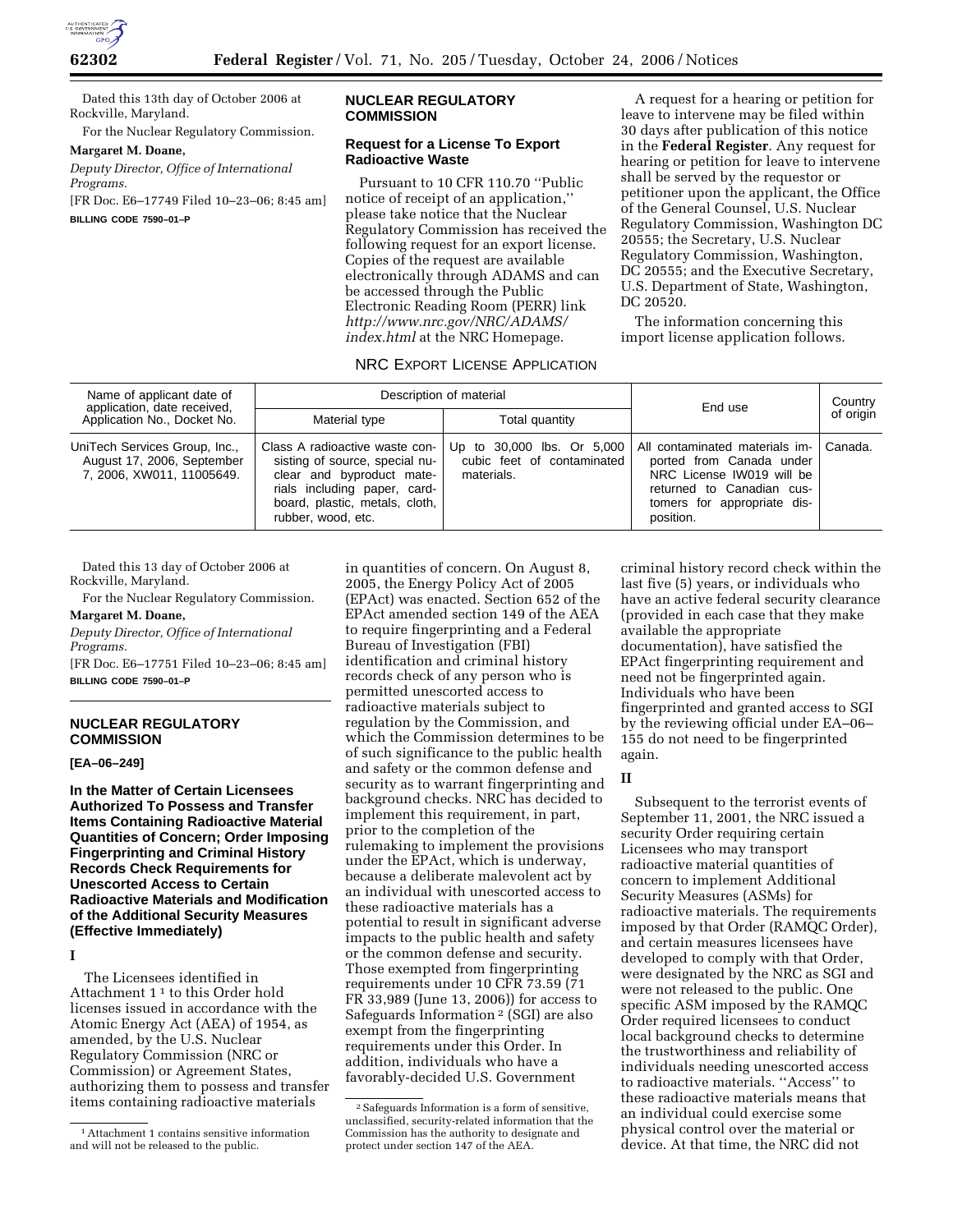have the authority, except in the case of power reactor licensees, to require licensees to submit fingerprints for an FBI criminal history records checks of individuals being considered for unescorted access to radioactive materials subject to NRC regulations. Therefore, in accordance with section 149 of the AEA, as amended by the EPAct, the Commission is imposing the FBI criminal history records check requirements, as set forth in this Order, including Attachment 2 to this Order, on all Licensees identified in Attachment 1 to this Order, which are currently authorized to possess or transfer items containing radioactive materials quantities of concern. These requirements will remain in effect until the Commission determines otherwise.

In addition, pursuant to 10 CFR 2.202, I find that in light of the common defense and security matters identified above, which warrant the issuance of this Order, the public health, safety, and interest require that this Order be effective immediately.

## **III**

Accordingly, pursuant to Sections 81, 149, 161b, 161i, 161o, 182, and 186 of the AEA of 1954, as amended, and the Commission's regulations in 10 CFR 2.202, 10 CFR Parts 30 and 73, It Is Hereby Ordered, Effective Immediately, That All Licensees Identified in Attachment 1 to This Order Shall Comply With the Requirements Set Forth in This Order.

A. All licensees identified in Attachment 1 to this Order shall comply with the following requirements:

1. The Licensee shall, within twenty (20) days of the date of this Order, establish and maintain a fingerprinting program that meet the requirements of Attachment 2 to this Order, for unescorted access to radioactive materials that equal or exceed the quantities listed in Table 1 of the RAMQC Order.

2. The Licensee shall, in writing, within twenty (20) days of the date of this Order, notify, the Commission (1) receipt and confirmation that compliance with the Order will be achieved or (2) if it is unable to comply with any of the requirements described in Attachment 2, or (3) if compliance with any of the requirements is unnecessary in its specific circumstances. The notification shall provide the Licensee's justification for seeking relief from or variation of any specific requirement.

B. In accordance with the NRC's ''Order Imposing Fingerprinting and Criminal History Check Requirements for Access to Safeguards Information''

(EA–06–155), issued on August 21, 2006, only the NRC-approved reviewing official shall review results from an FBI criminal history records check. The reviewing official shall determine whether an individual may have, or continue to have, unescorted access to radioactive materials that equal or exceed the quantities listed in the RAMQC Order. Fingerprinting and the FBI identification and criminal history records check are not required for individuals that are exempted from fingerprinting requirements under 10 CFR 73.59 (71 FR 33,989 (June 13, 2006)) for access to SGI. In addition, individuals who have a favorably decided U.S. Government criminal history records check within the last five (5) years, or have an active federal security clearance provided in each case that the appropriate documentation is made available to the Licensee's reviewing official, have satisfied the EPAct fingerprinting requirement and need not be fingerprinted again.

C. Fingerprints shall be submitted and reviewed in accordance with the procedures described in Attachment 2 to this Order. Individuals who have been fingerprinted and granted access to SGI by the reviewing official under Order EA–06–155 do not need to be fingerprinted again.

D. The Licensee may allow any individual who currently has unescorted access to radioactive materials, in accordance with the RAMQC Order, to continue to have unescorted access without being fingerprinted, pending a decision by the reviewing official (based on fingerprinting, an FBI criminal history records check and a trustworthy and reliability determination) that the individual may continue to have unescorted access to radioactive materials that equal or exceed the quantities listed in the RAMQC Order. The licensee shall complete implementation of the requirements of Attachment 2 to this Order by January 15, 2007.

E. The ASMs of the RAMQC Order are modified as follows:

1. The requirement for a local criminal history check in ASM 2.d.(1) is superseded by the FBI criminal history records check. All other requirements in ASM 2.d.(1) are still applicable.

Licensee responses to Condition A.2. shall be submitted to the Director, Office of Federal and State Materials and Environmental Management Programs, U.S. Nuclear Regulatory Commission, Washington, DC 20555. In addition, Licensee responses shall be marked as ''Security-Related Information— Withhold Under 10 CFR 2.390.''

The Director, Office of Federal and State Materials and Environmental Management Programs, may, in writing, relax or rescind any of the above conditions upon demonstration of good cause by the Licensee.

#### **IV**

In accordance with 10 CFR 2.202, the Licensee must, and any other person adversely affected by this Order may, submit an answer to this Order, and may request a hearing on this Order, within twenty (20) days of the date of this Order. Where good cause is shown, consideration will be given to extending the time to request a hearing. A request for extension of time in which to submit an answer or request a hearing must be made in writing to the Director, Office of Federal and State Materials and Environmental Management Programs, U.S. Nuclear Regulatory Commission, Washington, DC 20555, and include a statement of good cause for the extension. The answer may consent to this Order. Unless the answer consents to this Order, the answer shall, in writing and under oath or affirmation, specifically set forth the matters of fact and law on which the Licensee or other person adversely affected relies and the reasons as to why the Order should not have been issued. Any answer or request for a hearing shall be submitted to the Secretary, Office of the Secretary, U.S. Nuclear Regulatory Commission, ATTN: Rulemakings and Adjudications Staff, Washington, DC 20555. Copies also shall be sent to the Director, Office of Federal and State Materials and Environmental Management Programs, U.S. Nuclear Regulatory Commission, Washington, DC 20555, to the Assistant General Counsel for Material Litigation and Enforcement at the same address, and to the Licensee if the answer or hearing request is by a person other than the Licensee. Because of possible delays in delivery of mail to United States Government offices, it is requested that answers and requests for hearing be transmitted to the Secretary of the Commission either by means of facsimile transmission to (301) 415– 1101 or by e-mail to *hearingdocket@nrc.gov* and also to the Office of the General Counsel either by means of facsimile transmission to (301) 415–3725 or by e-mail to *OGCMailCenter@nrc.gov.* If a person other than the Licensee requests a hearing, that person shall set forth with particularity the manner in which his/ her interest is adversely affected by this Order and shall address the criteria set forth in 10 CFR 2.309.

If a hearing is requested by the Licensee or a person whose interest is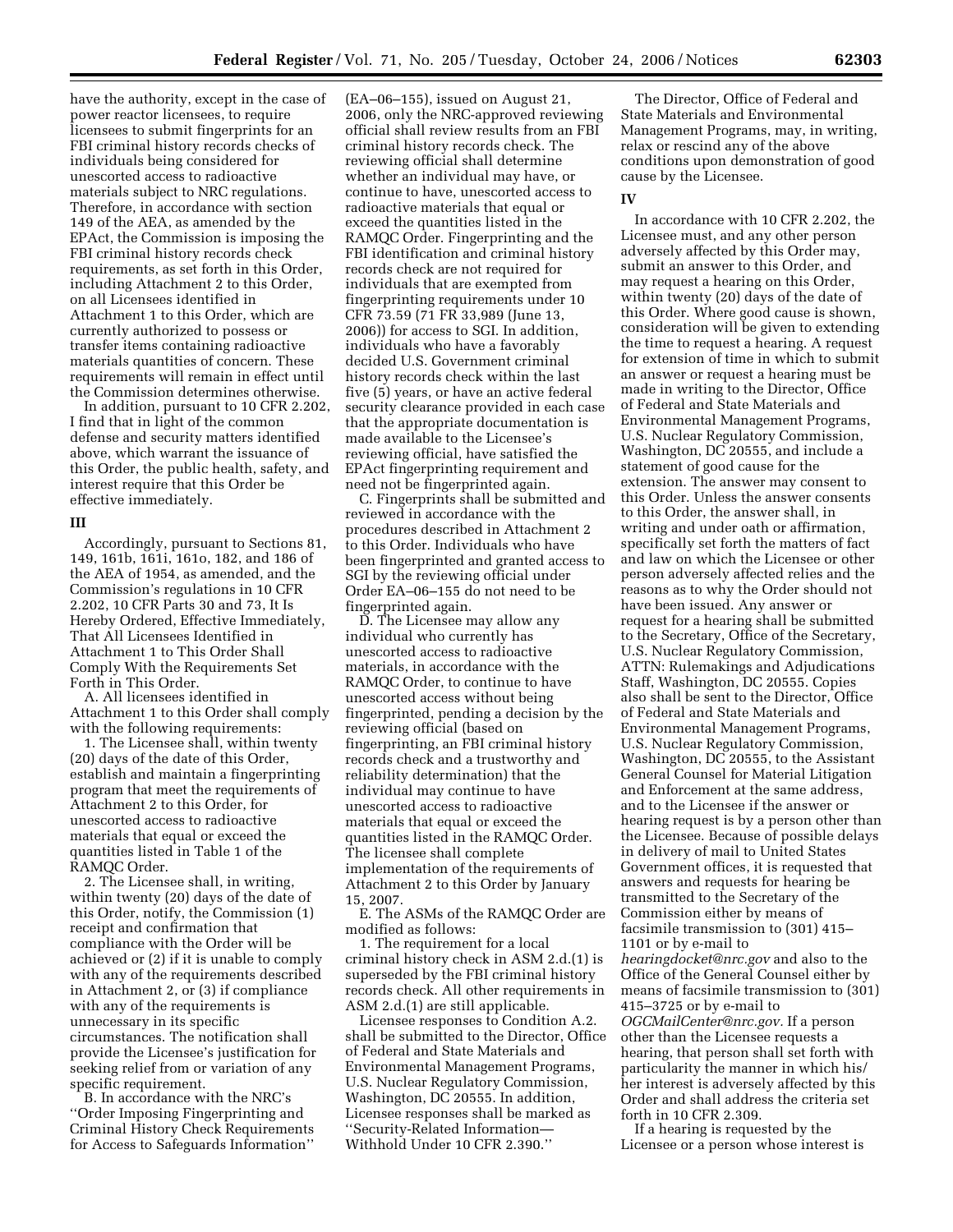adversely affected, the Commission will issue an Order designating the time and place of any hearing. If a hearing is held, the issue to be considered at such hearing shall be whether this Order should be sustained.

Pursuant to 10 CFR 2.202(c)(2)(i), the Licensee may, in addition to demanding a hearing, at the time the answer is filed or sooner, move the presiding officer to set aside the immediate effectiveness of the Order on the ground that the Order, including the need for immediate effectiveness, is not based on adequate evidence but on mere suspicion, unfounded allegations, or error. In the absence of any request for hearing, or written approval of an extension of time in which to request a hearing, the provisions as specified above in Section III shall be final twenty (20) days from the date of this Order without further Order or proceedings.

If an extension of time for requesting a hearing has been approved, the provisions as specified above in Section III shall be final when the extension expires, if a hearing request has not been received. An answer or a request for hearing shall not stay the immediate effectiveness of this order.

Dated this 17th day of October 2006.

For the Nuclear Regulatory Commission. **Charles L. Miller,** 

*Director, Office of Federal and State Materials and Environmental Management Programs.* 

#### **Attachment 1—List of Applicable Materials Licensees**

#### Redacted

# **Attachment 2—Requirements for Fingerprinting and Criminal History Checks of Individuals When Licensee's Reviewing Official Is Determining Unescorted Access to Radioactive Materials Subject to EA–06–249**

#### *General Requirements*

Licensees shall comply with the following requirements of this attachment.

1. Each Licensee subject to the provisions of this attachment shall fingerprint each individual who is seeking or permitted unescorted access to RAMQC. The Licensee shall review and use the information received from the Federal Bureau of Investigation (FBI) and ensure that the provisions contained in the subject Order and this attachment are satisfied.

2. The Licensee shall notify each affected individual that the fingerprints will be used to secure a review of his/her criminal history record and inform the individual of the procedures for revising the record or including an explanation in the record, as specified in the ''Right to Correct and Complete Information'' section of this attachment.

3. Fingerprints for unescorted access need not be taken if an employed individual (e.g.,

a Licensee employee, contractor, manufacturer, or supplier) is relieved from the fingerprinting requirement by 10 CFR 73.59 for access to Safeguards Information, has a favorably-decided U.S. Government criminal history check within the last five (5) years, or has an active federal security clearance. Written confirmation from the Agency/employer which granted the federal security clearance or reviewed the criminal history check must be provided for wither of the latter two cases. The Licensee must retain this documentation for a period of three (3) years from the date the individual no longer requires unescorted access to radioactive materials associated with the Licensee's activities.

4. All fingerprints obtained by the Licensee pursuant to this Order must be submitted to the Commission for transmission to the FBI.

5. The Licensee shall review the information received from the FBI and consider it, in conjunction with the trustworthy and reliability requirements of the RAMQC Order, in making a determination whether to grant, or continue to allow, unescorted access to radioactive materials.

6. The Licensee shall use any information obtained as part of a criminal history records check solely for the purpose of determining an individual's suitability for unescorted access to RAMQC.

7. The Licensee shall document the basis for its determination whether to grant, or continue to allow, unescorted access to RAMQC.

#### *Prohibitions*

A Licensee shall not base a final determination to deny an individual access to radioactive materials solely on the basis of information received from the FBI involving: an arrest more than one (1) year old for which there is no information of the disposition of the case, or an arrest that resulted in dismissal of the charge or an acquittal.

A Licensee shall not use information received from a criminal history check obtained pursuant to this Order in a manner that would infringe upon the rights of any individual under the First Amendment to the Constitution of the United States, nor shall the Licensee use the information in any way which would discriminate among individuals on the basis of race, religion, national origin, sex, or age.

## *Procedures for Processing Fingerprint Checks*

For the purpose of complying with this Order, Licensees shall, using an appropriate method listed in 10 CFR 73.4, submit to the NRC's Division of Facilities and Security, Mail Stop T–6E46, one completed, legible standard fingerprint card (Form FD–258, ORIMDNRCOOOZ) or, where practicable, other fingerprint records for each individual seeking unescorted access to RAMQC, to the Director of the Division of Facilities and Security, marked for the attention of the Division's Criminal History Check Section. Copies of these forms may be obtained by writing the Office of Information Services, U.S. Nuclear Regulatory Commission, Washington, DC 20555–0001, by calling (301)

415–5877, or by e-mail to *forms@nrc.gov.*  Practicable alternative formats are set forth in 10 CFR 73.4. The Licensee shall establish procedures to ensure that the quality of the fingerprints taken results in minimizing the rejection rate of fingerprint cards due to illegible or incomplete cards.

The NRC will review submitted fingerprint cards for completeness. Any Form FD–258 fingerprint record containing omissions or evident errors will be returned to the Licensee for corrections. The fee for processing fingerprint checks includes one re-submission if the initial submission is returned by the FBI because the fingerprint impressions cannot be classified. The one free re-submission must have the FBI Transaction Control Number reflected on the re-submission. If additional submissions are necessary, they will be treated as initial submittals and will require a second payment of the processing fee.

Fees for processing fingerprint checks are due upon application. Licensees shall submit payment with the application for processing fingerprints by corporate check, certified check, cashier's check, money order, or electronic payment, made payable to ''U.S. NRC.'' [For guidance on making electronic payments, contact the Facilities Security Branch, Division of Facilities and Security, at (301) 415–7404]. Combined payment for multiple applications is acceptable. The application fee (currently \$27) is the sum of the user fee charged by the FBI for each fingerprint card or other fingerprint record submitted by the NRC on behalf of a Licensee, and an NRC processing fee, which covers administrative costs associated with NRC handling of Licensee fingerprint submissions. The Commission will directly notify Licensees who are subject to this regulation of any fee changes.

The Commission will forward to the submitting Licensee all data received from the FBI as a result of the Licensee's application(s) for criminal history checks, including the FBI fingerprint record.

### *Right To Correct and Complete Information*

Prior to any final adverse determination, the Licensee shall make available to the individual the contents of any criminal records obtained from the FBI for the purpose of assuring correct and complete information. Written confirmation by the individual of receipt of this notification must be maintained by the Licensee for a period of one (1) year from the date of the notification.

If, after reviewing the record, an individual believes that it is incorrect or incomplete in any respect and wishes to change, correct, or update the alleged deficiency, or to explain any matter in the record, the individual may initiate challenge procedures. These procedures include either direct application by the individual challenging the record to the agency (i.e., law enforcement agency) that contributed the questioned information, or direct challenge as to the accuracy or completeness of any entry on the criminal history record to the Assistant Director, Federal Bureau of Investigation Identification Division, Washington, DC 20537–9700 (as set forth in 28 CFR 16.30 through 16.34). In the latter case, the FBI forwards the challenge to